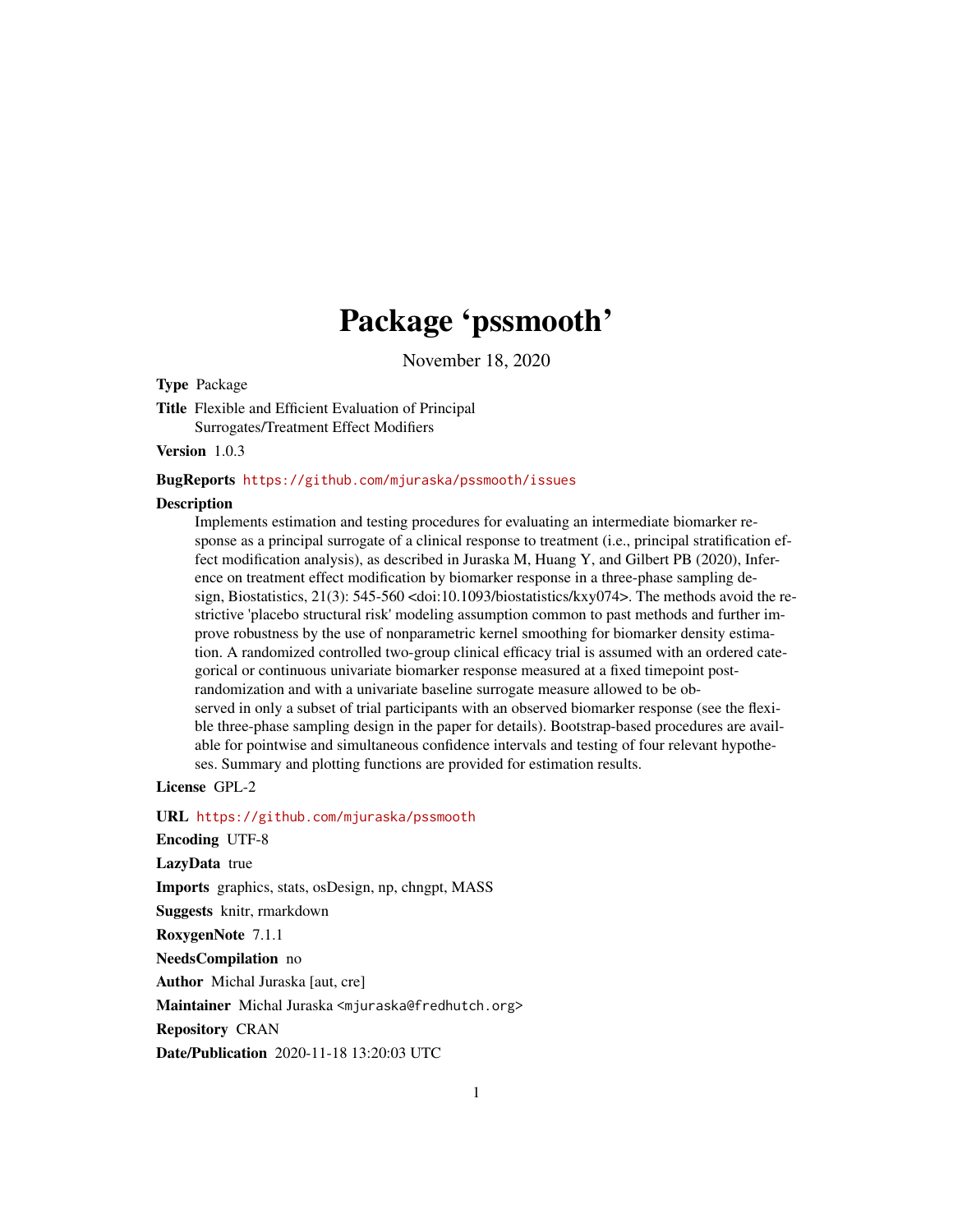### <span id="page-1-0"></span>R topics documented:

| Index |  |
|-------|--|
|       |  |
|       |  |
|       |  |
|       |  |
|       |  |
|       |  |

<span id="page-1-1"></span>

| bootRiskCurve | Bootstrap Estimation of Conditional Clinical Endpoint Risk under |
|---------------|------------------------------------------------------------------|
|               | Placebo and Treatment Given Biomarker Response to Treatment in   |
|               | a Baseline Surrogate Measure Three-Phase Sampling Design         |

#### Description

Estimates  $P(Y(z) = 1|S(1) = s_1$ ,  $z = 0, 1$ , on a grid of  $s_1$  values in bootstrap resamples (see [riskCurve](#page-5-1) for notation introduction). Cases  $(Y = 1)$  and controls  $(Y = 0)$  are sampled separately yielding a fixed number of cases and controls in each bootstrap sample. Consequentially, the number of controls with available phase 2 data varies across bootstrap samples.

#### Usage

```
bootRiskCurve(
  formula,
 bsm,
  tx,
  data,
  pstype = c("continuous", "ordered"),
 bsmtype = c("continuous", "ordered"),
  bwtype = c("fixed", "generalized_nn", "adaptive_nn"),
  hinge = FALSE,
 weights = NULL,
 psGrid = NULL,
  iter,
  seed = NULL,
  saveFile = NULL,
  saveDir = NULL
)
```
#### Arguments

formula a formula object with the binary clinical endpoint on the left of the  $\sim$  operator. The first listed variable on the right must be the biomarker response at  $t0$  and all variables that follow, if any, are discrete baseline covariates specified in all fitted models that condition on them. Interactions and transformations of the baseline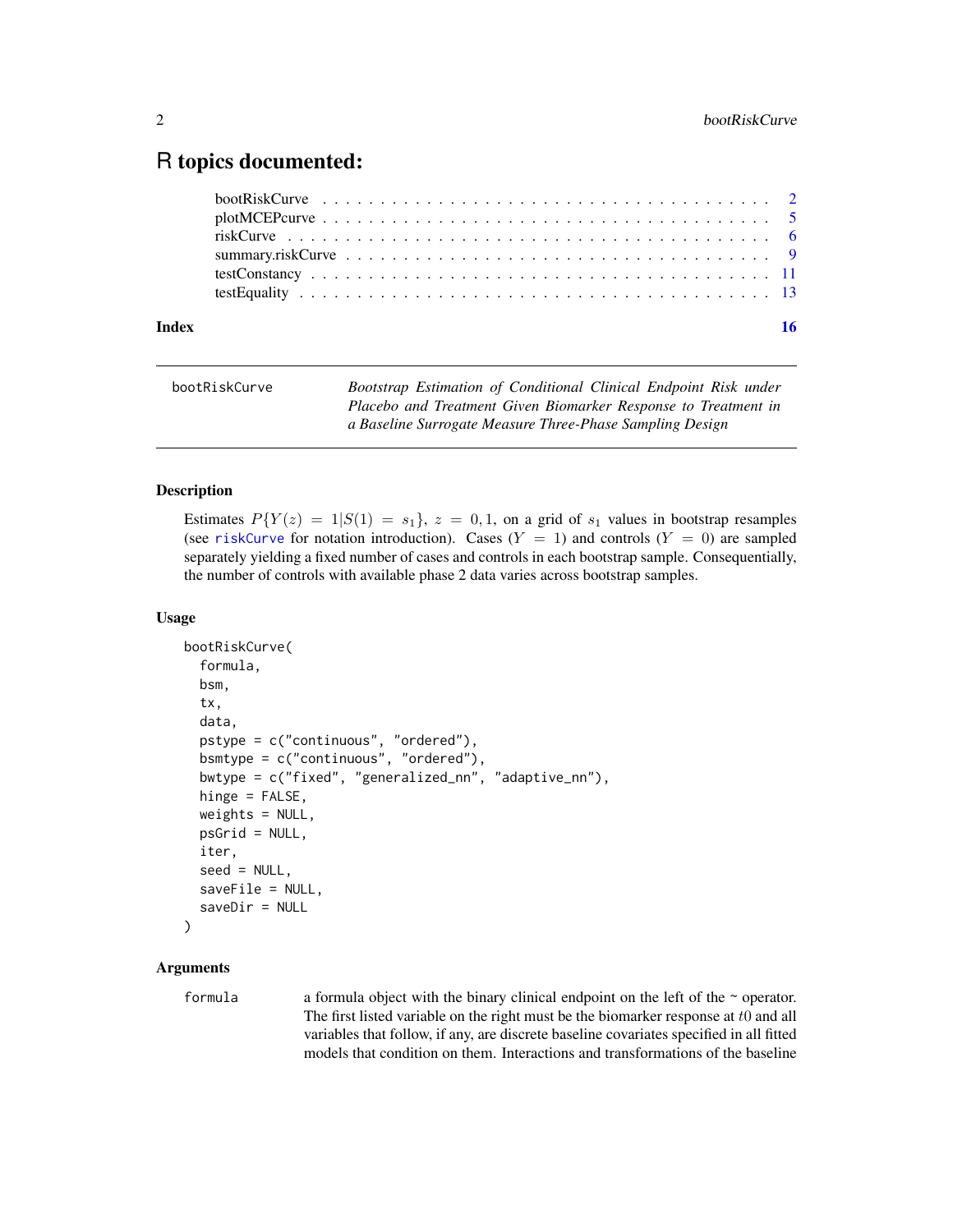covariates are allowed. All terms in the formula must be evaluable in the data frame data. bsm a character string specifying the variable name in data representing the baseline surrogate measure tx a character string specifying the variable name in data representing the treatment group indicator data a data frame with one row per randomized participant endpoint-free at  $t_0$  that contains at least the variables specified in formula, bsm and tx. Values of bsm and the biomarker at  $t_0$  that are unavailable are represented as NA. pstype a character string specifying whether the biomarker response shall be treated as a continuous (default) or ordered categorical variable in the kernel density/probability estimation bsmtype a character string specifying whether the baseline surrogate measure shall be treated as a continuous (default) or ordered categorical variable in the kernel density/probability estimation bwtype a character string specifying the bandwidth type for continuous variables in the kernel density estimation. The options are fixed (default) for fixed bandwidths, generalized\_nn for generalized nearest neighbors, and adaptive\_nn for adaptive nearest neighbors. As noted in the documentation of the function npcdensbw in the np package: "Adaptive nearest-neighbor bandwidths change with each sample realization in the set when estimating the density at the point  $x$ . Generalized nearest-neighbor bandwidths change with the point at which the density is estimated, x. Fixed bandwidths are constant over the support of  $x$ ." hinge a logical value (FALSE by default) indicating whether a hinge model (Fong et al., 2017) shall be used for modeling the effect of  $S(z)$  on the clinical endpoint risk. A hinge model specifies that variability in  $S(z)$  below the hinge point does not associate with the clinical endpoint risk. The hinge point is reestimated in each bootstrap sample. weights either a numeric vector of weights or a character string specifying the variable name in data representing weights applied to observations in the phase 2 subset in order to make inference about the target population of all randomized participants endpoint-free at  $t_0$ . The weights reflect that the case:control ratio in the phase 2 subset is different from that in the target population and are passed on to GLMs in the estimation of the hinge point. If NULL (default and recommended), weights for cases and controls are recalculated separately in each study group *within each bootstrap sample*; otherwise the same specified vector of weights is used in each bootstrap sample. psGrid a numeric vector of  $S(1)$  values at which the conditional clinical endpoint risk in each study group is estimated. If NULL (default), a grid of values spanning the range of observed values of the biomarker will be used. iter the number of bootstrap iterations seed a seed of the random number generator supplied to set. seed for reproducibility saveFile a character string specifying the name of an .RData file storing the output list. If NULL (default), the output list will only be returned.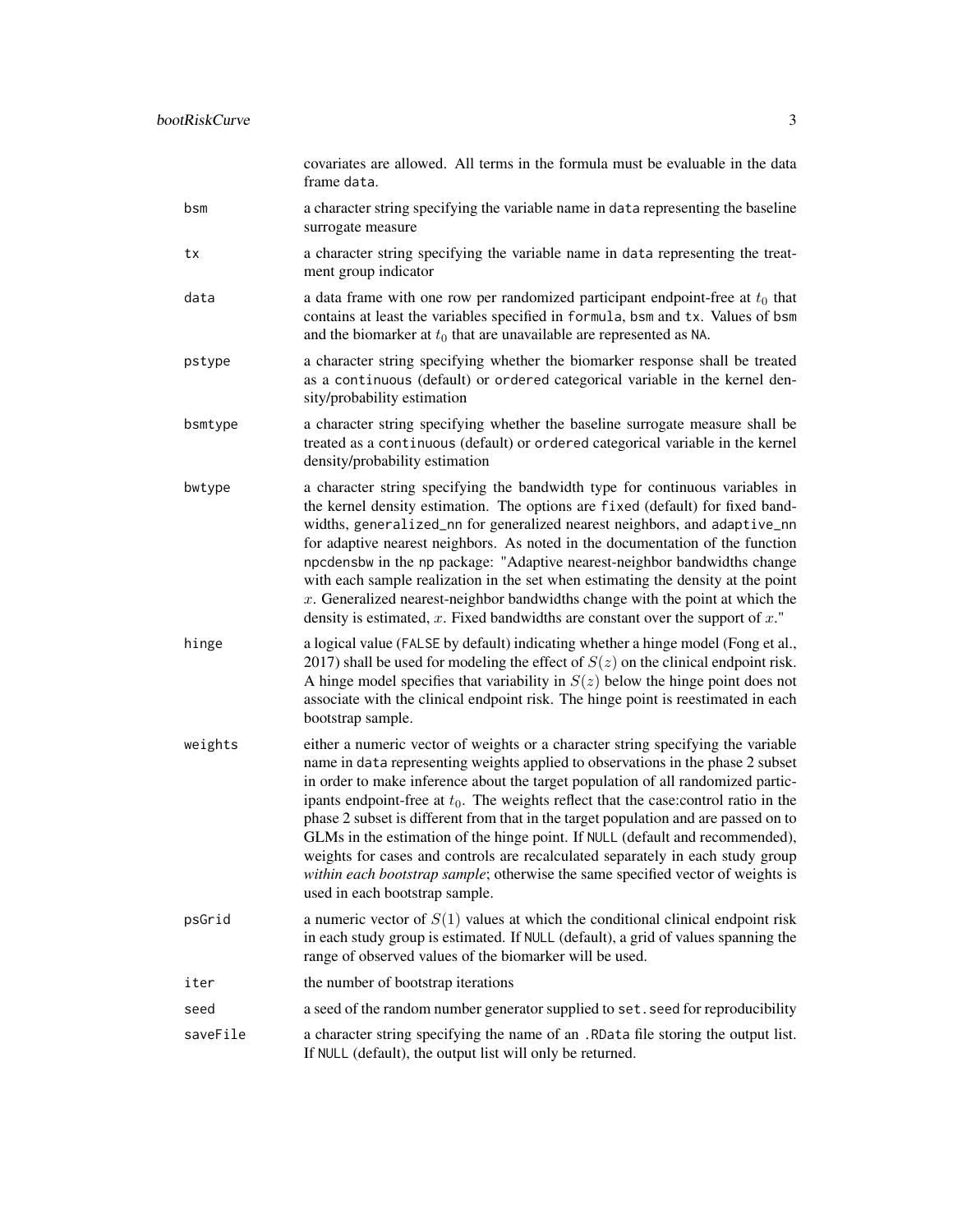<span id="page-3-0"></span>saveDir a character string specifying a path for the output directory. If NULL (default), the output list will only be returned; otherwise, if saveFile is specified, the output list will also be saved as an .RData file in the specified directory.

#### Value

If saveFile and saveDir are both specified, the output list (named bList) is saved as an .RData file; otherwise it is returned only. The output object is a list with the following components:

- psGrid: a numeric vector of  $S(1)$  values at which the conditional clinical endpoint risk is estimated in the components plaRiskCurveBoot and txRiskCurveBoot
- plaRiskCurveBoot: a length(psGrid)-by-iter matrix of estimates of  $P(Y(0) = 1|S(1) = 1)$  $s_1$  for  $s_1$  in psGrid, with columns representing bootstrap samples
- txRiskCurveBoot: a length(psGrid)-by-iter matrix of estimates of  $P{Y(1) = 1|S(1) =}$  $s_1$ } for  $s_1$  in psGrid, with columns representing bootstrap samples
- cpointPboot: if hinge=TRUE, a numeric vector of estimates of the hinge point in the placebo group in each bootstrap sample
- cpointTboot: if hinge=TRUE, a numeric vector of estimates of the hinge point in the treatment group in each bootstrap sample

#### References

Fong, Y., Huang, Y., Gilbert, P. B., and Permar, S. R. (2017), chngpt: threshold regression model estimation and inference, *BMC Bioinformatics*, 18.

#### See Also

[riskCurve](#page-5-1), [summary.riskCurve](#page-8-1) and [plotMCEPcurve](#page-4-1)

```
n <- 500
Z \leq -\text{rep}(0:1, \text{ each=n/2})S \leftarrow MASS::mvrnorm(n, mu=c(2,2,3), Sigma=matrix(c(1,0.9,0.7,0.9,1,0.7,0.7,0.7,1), nrow=3))
p \leftarrow \text{pnorm}(\text{drop}(\text{cbind}(1, Z, (1-Z)*S[, 2], Z*S[, 3]) %*% c(-1.2,0.2,-0.02,-0.2)))
Y <- sapply(p, function(risk){ rbinom(1,1,risk) })
X \leq - rbinom(n, 1, 0.5)
# delete S(1) in placebo recipients
S[Z==0, 3] <- NA
# delete S(0) in treatment recipients
S[Z==1, 2] <- NA
# generate the indicator of being sampled into the phase 2 subset
phase2 \leq rbinom(n, 1, 0.4)
# delete Sb, S(0) and S(1) in controls not included in the phase 2 subset
S[Y==0 \& phase2==0, ] \leftarrow c(NA, NA, NA)# delete Sb in cases not included in the phase 2 subset
S[Y==1 \& phase2==0, 1] <-NAdata <- data.frame(X,Z,S[,1],ifelse(Z==0,S[,2],S[,3]),Y)
colnames(data) <- c("X","Z","Sb","S","Y")
qS <- quantile(data$S, probs=c(0.05,0.95), na.rm=TRUE)
```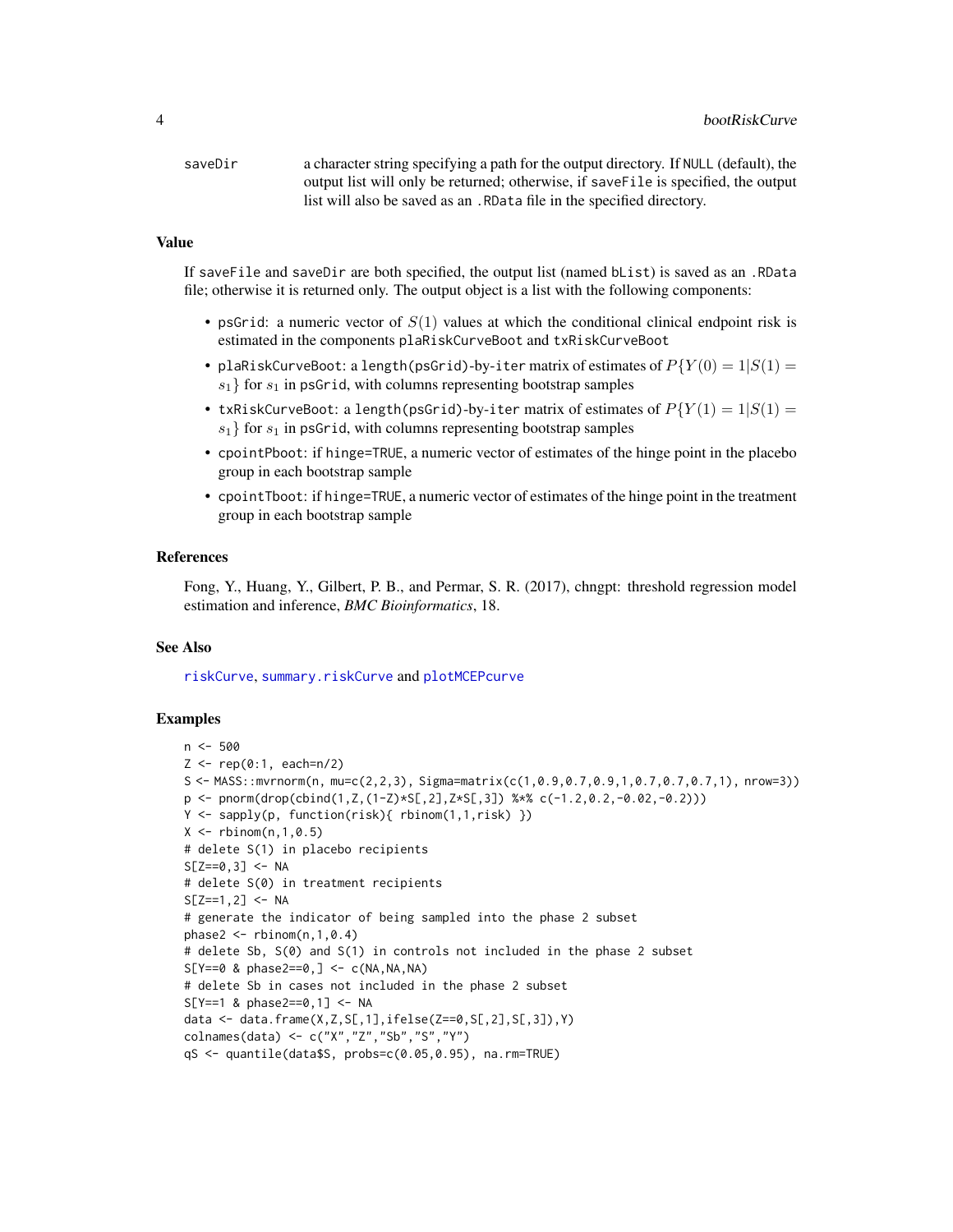#### <span id="page-4-0"></span>plotMCEPcurve 5

```
grid <- seq(qS[1], qS[2], length.out=3)
out <- bootRiskCurve(formula=Y ~ S + factor(X), bsm="Sb", tx="Z", data=data,
                     psGrid=grid, iter=1, seed=10)
# alternatively, to save the .RData output file (no '<-' needed):
bootRiskCurve(formula=Y \sim S + factor(X), bsm="Sb", tx="Z", data=data,
              psGrid=grid, iter=1, seed=10, saveFile="out.RData", saveDir="./")
```
<span id="page-4-1"></span>

plotMCEPcurve *Plotting of the Estimated Marginal Causal Effect Predictiveness Curve*

#### Description

Plots point estimates and, if available, pointwise and simultaneous Wald-type bootstrap confidence intervals for the specified marginal causal effect predictiveness (mCEP) curve.

#### Usage

```
plotMCEPcurve(
 object,
 confLevel = 0.95,hingePoint = NULL,
  title = NULL,
 xLab = NULL,
 yLab = NULL,yLim = NULL,
 pType = c("1", "p"))
```
#### Arguments

| object     | an object returned by summary.riskCurve                                                                             |
|------------|---------------------------------------------------------------------------------------------------------------------|
| confLevel  | the confidence level (0.95 by default) of pointwise and simultaneous confidence<br>intervals                        |
| hingePoint | the hinge point estimate (NULL by default)                                                                          |
| title      | a character string specifying the plot title                                                                        |
| xLab       | a character string specifying the x-axis label (NULL by default)                                                    |
| yLab       | a character string specifying the y-axis label (NULL by default)                                                    |
| yLim       | a numeric vector of length 2 specifying the y-axis range (NULL by default)                                          |
| pType      | a character string specifying the type of plot. Possible options are "1" for lines<br>(default) and "p" for points. |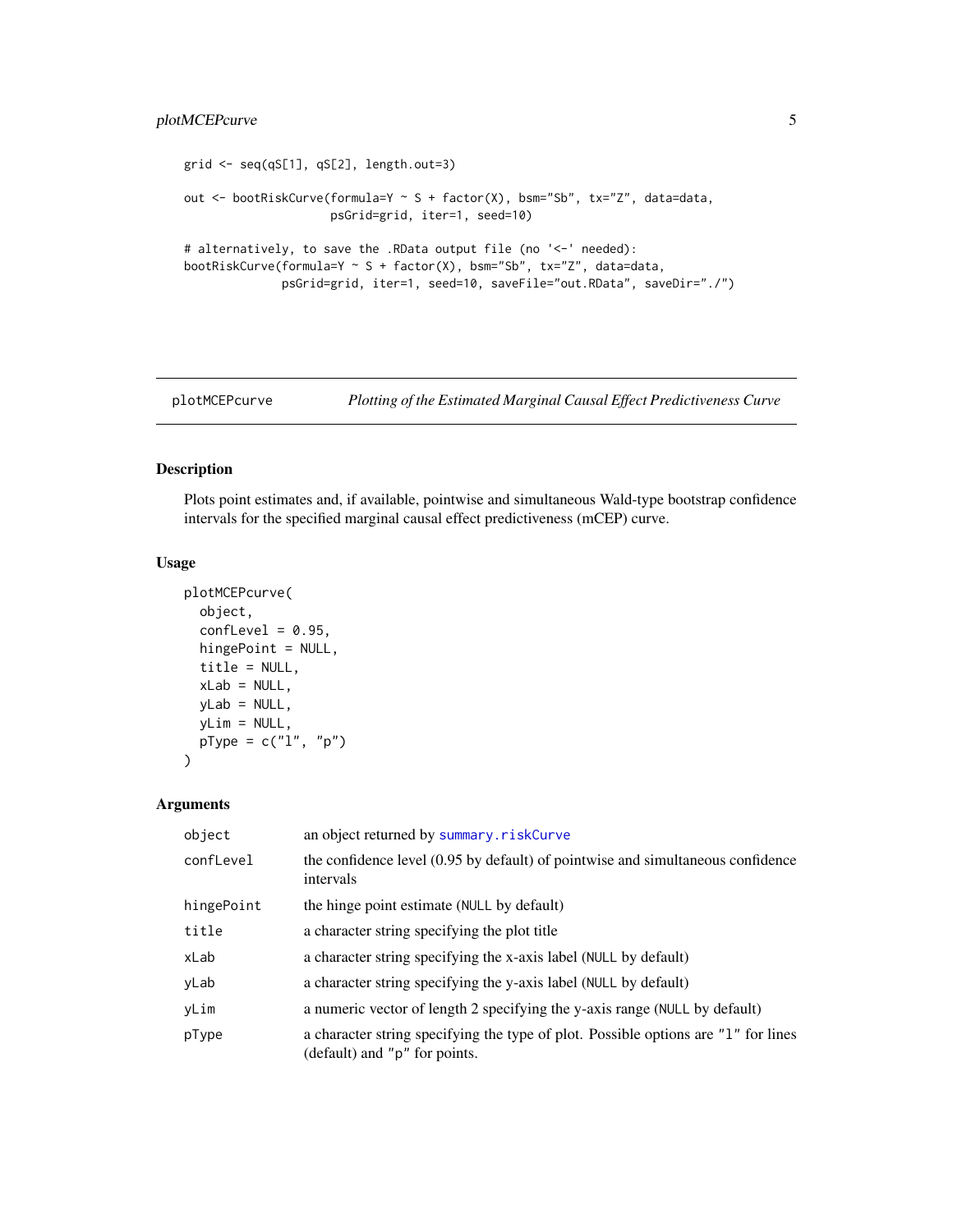<span id="page-5-0"></span>Value

None. The function is called solely for plot generation.

#### See Also

[riskCurve](#page-5-1), [bootRiskCurve](#page-1-1) and [summary.riskCurve](#page-8-1)

#### Examples

```
n < -500Z \leq -\text{rep}(0:1, \text{ each=n/2})S <- MASS::mvrnorm(n, mu=c(2,2,3), Sigma=matrix(c(1,0.9,0.7,0.9,1,0.7,0.7,0.7,1), nrow=3))
p \leftarrow \text{pnorm}(\text{drop}(\text{cbind}(1, Z, (1-Z)*S[, 2], Z*S), 3]) %*% c(-1.2, 0.2, -0.02, -0.2)))
Y <- sapply(p, function(risk){ rbinom(1,1,risk) })
X \le - rbinom(n, 1, 0.5)
# delete S(1) in placebo recipients
S[Z==0, 3] <- NA
# delete S(0) in treatment recipients
S[Z==1, 2] <- NA
# generate the indicator of being sampled into the phase 2 subset
phase2 < -rbinom(n,1,0.3)# delete Sb, S(0) and S(1) in controls not included in the phase 2 subset
S[Y==0 \& phase2==0, ] \leftarrow c(NA, NA, NA)# delete Sb in cases not included in the phase 2 subset
S[Y==1 & phase2==0,1] <- NA
data <- data.frame(X,Z,S[,1],ifelse(Z==0,S[,2],S[,3]),Y)
colnames(data) <- c("X","Z","Sb","S","Y")
qS <- quantile(data$S, probs=c(0.05,0.95), na.rm=TRUE)
grid <- seq(qS[1], qS[2], length.out=3)
out <- riskCurve(formula=Y ~ S + factor(X), bsm="Sb", tx="Z", data=data, psGrid=grid)
boot <- bootRiskCurve(formula=Y ~ S + factor(X), bsm="Sb", tx="Z", data=data,
                       psGrid=grid, iter=2, seed=10)
sout <- summary(out, boot, contrast="te")
plotMCEPcurve(sout)
```
<span id="page-5-1"></span>riskCurve *Estimation of Conditional Clinical Endpoint Risk under Placebo and Treatment Given Biomarker Response to Treatment in a Baseline Surrogate Measure Three-Phase Sampling Design*

#### Description

Estimates  $P(Y(z) = 1|S(1) = s_1$ ,  $z = 0, 1$ , on a grid of  $s_1$  values following the estimation method of Juraska, Huang, and Gilbert (2018), where Z is the treatment group indicator ( $Z = 1$ , treatment;  $Z = 0$ , placebo),  $S(z)$  is a continuous or ordered categorical univariate biomarker under assignment to  $Z = z$  measured at fixed time  $t_0$  after randomization, and Y is a binary clinical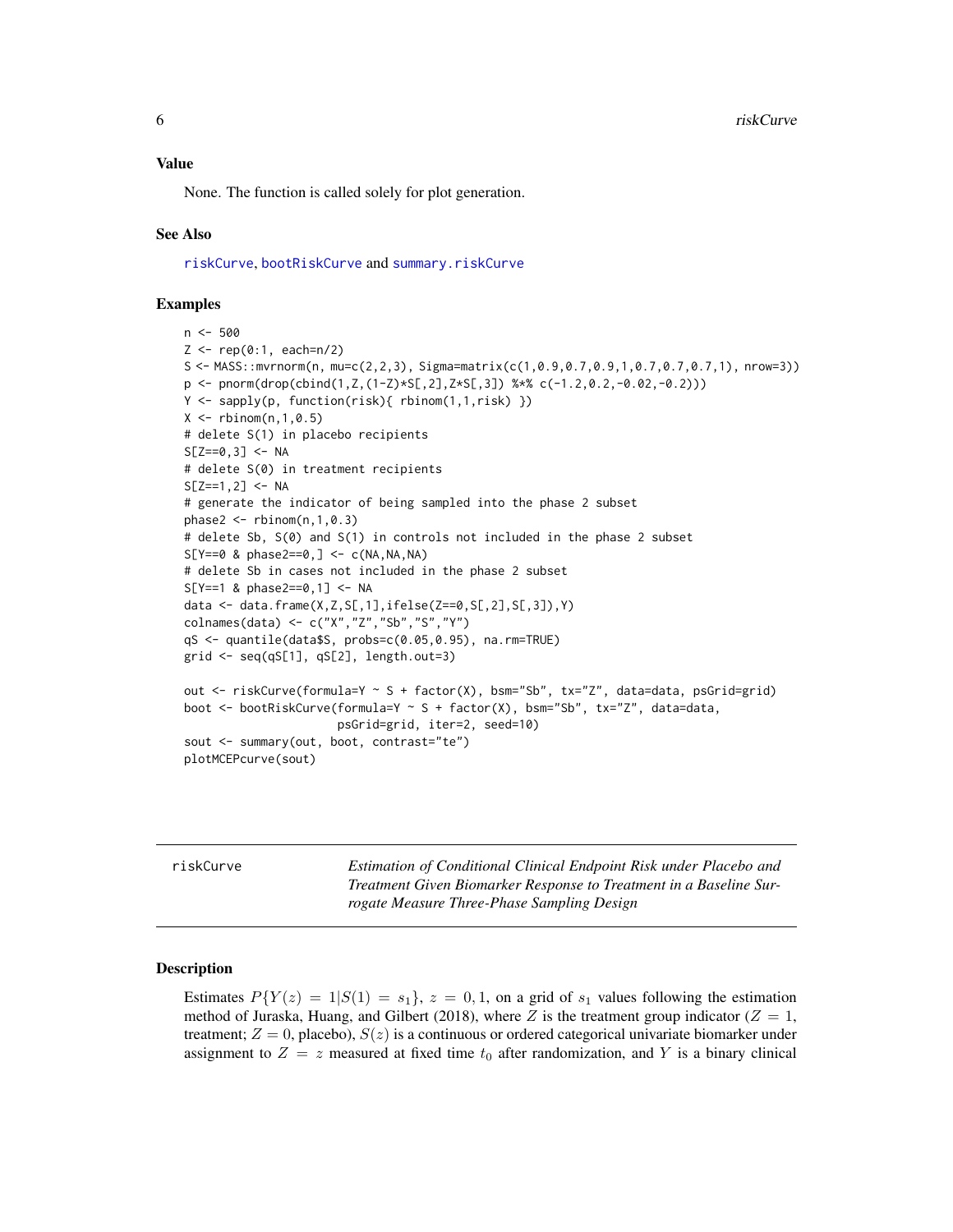#### riskCurve 7

endpoint  $(Y = 1$ , disease;  $Y = 0$ , no disease) measured after  $t_0$ . The estimator employs the generalized product kernel density/probability estimation method of Hall, Racine, and Li (2004) implemented in the np package. The risks  $P(Y(z) = 1|S(z) = s_1, X = x)$ ,  $z = 0, 1$ , where  $X$  is a vector of discrete baseline covariates, are estimated by fitting inverse probability-weighted logistic regression models using the osDesign package.

#### Usage

```
riskCurve(
  formula,
 bsm,
  tx,
  data,
  pstype = c("continuous", "ordered"),
 bsmtype = c("continuous", "ordered"),
 bwtype = c("fixed", "generalized_nn", "adaptive_nn"),
 hinge = FALSE,weights = NULL,
 psGrid = NULL,
 saveFile = NULL,
  saveDir = NULL
)
```
#### Arguments

| formula | a formula object with the binary clinical endpoint on the left of the $\sim$ operator.<br>The first listed variable on the right must be the biomarker response at $t0$ and all<br>variables that follow, if any, are discrete baseline covariates specified in all fitted<br>models that condition on them. Interactions and transformations of the baseline<br>covariates are allowed. All terms in the formula must be evaluable in the data<br>frame data. |
|---------|----------------------------------------------------------------------------------------------------------------------------------------------------------------------------------------------------------------------------------------------------------------------------------------------------------------------------------------------------------------------------------------------------------------------------------------------------------------|
| bsm     | a character string specifying the variable name in data representing the baseline<br>surrogate measure                                                                                                                                                                                                                                                                                                                                                         |
| tx      | a character string specifying the variable name in data representing the treat-<br>ment group indicator                                                                                                                                                                                                                                                                                                                                                        |
| data    | a data frame with one row per randomized participant endpoint-free at $t_0$ that<br>contains at least the variables specified in formula, bsm and tx. Values of bsm<br>and the biomarker at $t_0$ that are unavailable are represented as NA.                                                                                                                                                                                                                  |
| pstype  | a character string specifying whether the biomarker response shall be treated<br>as a continuous (default) or ordered categorical variable in the kernel den-<br>sity/probability estimation                                                                                                                                                                                                                                                                   |
| bsmtype | a character string specifying whether the baseline surrogate measure shall be<br>treated as a continuous (default) or ordered categorical variable in the kernel<br>density/probability estimation                                                                                                                                                                                                                                                             |
| bwtype  | a character string specifying the bandwidth type for continuous variables in<br>the kernel density estimation. The options are fixed (default) for fixed band-<br>widths, generalized_nn for generalized nearest neighbors, and adaptive_nn                                                                                                                                                                                                                    |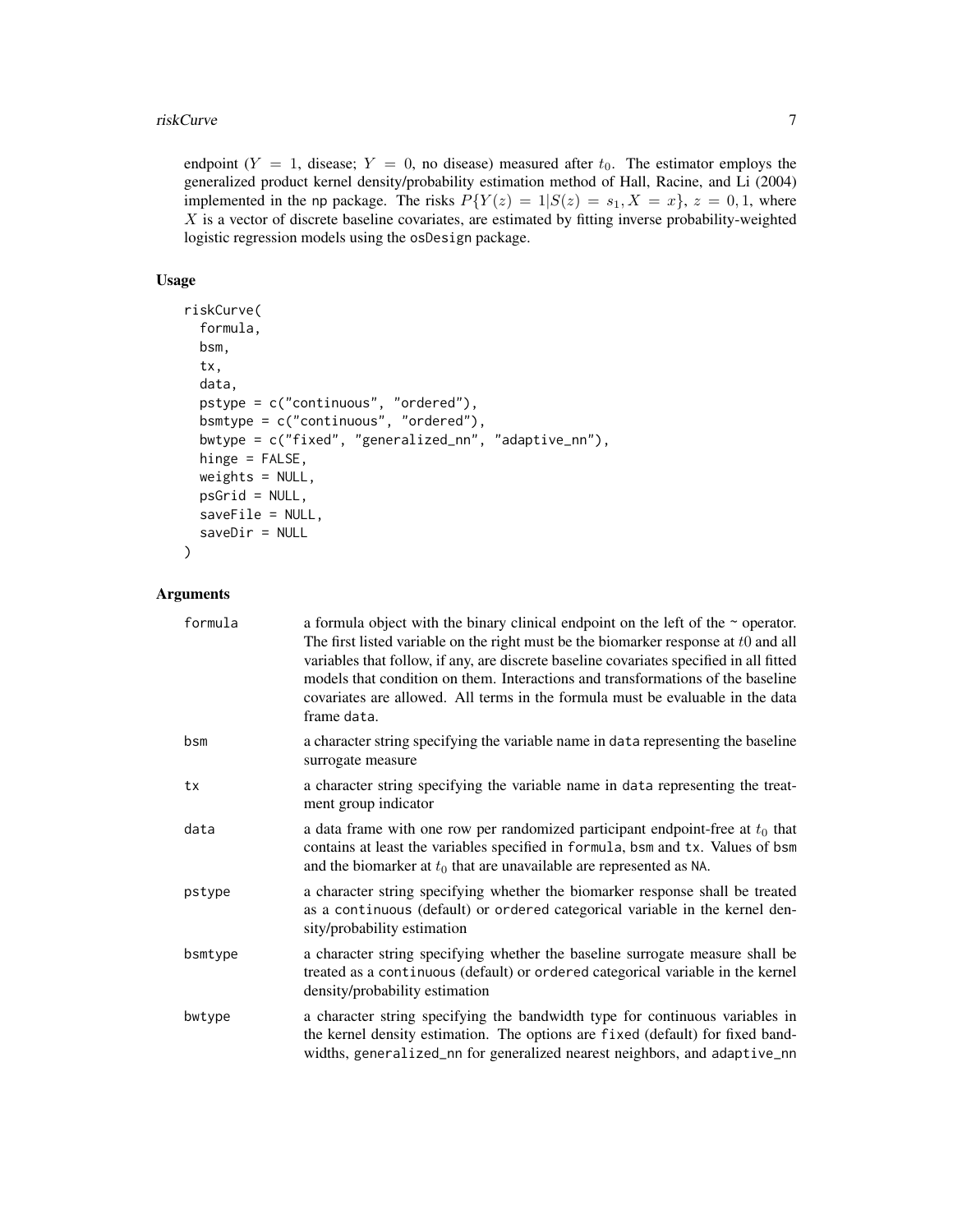|          | for adaptive nearest neighbors. As noted in the documentation of the function<br>npcdensbw in the np package: "Adaptive nearest-neighbor bandwidths change<br>with each sample realization in the set when estimating the density at the point<br>$x$ . Generalized nearest-neighbor bandwidths change with the point at which the<br>density is estimated, $x$ . Fixed bandwidths are constant over the support of $x$ ."                                                                                                                                                                  |
|----------|---------------------------------------------------------------------------------------------------------------------------------------------------------------------------------------------------------------------------------------------------------------------------------------------------------------------------------------------------------------------------------------------------------------------------------------------------------------------------------------------------------------------------------------------------------------------------------------------|
| hinge    | a logical value (FALSE by default) indicating whether a hinge model (Fong et al.,<br>2017) shall be used for modeling the effect of $S(z)$ on the clinical endpoint risk.<br>A hinge model specifies that variability in $S(z)$ below the hinge point does not<br>associate with the clinical endpoint risk.                                                                                                                                                                                                                                                                                |
| weights  | either a numeric vector of weights or a character string specifying the variable<br>name in data representing weights applied to observations in the phase 2 subset<br>in order to make inference about the target population of all randomized partic-<br>ipants endpoint-free at $t_0$ . The weights reflect that the case: control ratio in the<br>phase 2 subset is different from that in the target population and are passed on to<br>GLMs in the estimation of the hinge point. If NULL (default), weights for cases<br>and controls are calculated separately in each study group. |
| psGrid   | a numeric vector of $S(1)$ values at which the conditional clinical endpoint risk<br>in each study group is estimated. If NULL (default), a grid of values spanning the<br>range of observed values of the biomarker will be used.                                                                                                                                                                                                                                                                                                                                                          |
| saveFile | a character string specifying the name of an .RData file storing the output list.<br>If NULL (default), the output list will only be returned.                                                                                                                                                                                                                                                                                                                                                                                                                                              |
| saveDir  | a character string specifying a path for the output directory. If NULL (default), the<br>output list will only be returned; otherwise, if saveFile is specified, the output<br>list will also be saved as an . RData file in the specified directory.                                                                                                                                                                                                                                                                                                                                       |
|          |                                                                                                                                                                                                                                                                                                                                                                                                                                                                                                                                                                                             |

#### Value

If saveFile and saveDir are both specified, the output list (named oList) is saved as an .RData file; otherwise it is returned only. The output object (of class riskCurve) is a list with the following components:

- psGrid: a numeric vector of  $S(1)$  values at which the conditional clinical endpoint risk is estimated in the components plaRiskCurve and txRiskCurve
- plaRiskCurve: a numeric vector of estimates of  $P(Y(0) = 1|S(1) = s_1)$  for  $s_1$  in psGrid
- txRiskCurve: a numeric vector of estimates of  $P{Y(1) = 1|S(1) = s_1}$  for  $s_1$  in psGrid
- fOptBandwidths: a conbandwidth object returned by the call of the function npcdensbw containing the optimal bandwidths, selected by likelihood cross-validation, in the kernel estimation of the conditional density of  $S(1)$  given the baseline surrogate measure and any other specified baseline covariates
- gOptBandwidths: a conbandwidth object returned by the call of the function npcdensbw or npudensbw containing the optimal bandwidths, selected by likelihood cross-validation, in the kernel estimation of the conditional density of  $S(0)$  given any specified baseline covariates or the marginal density of  $S(0)$  if no baseline covariates are specified in formula
- cpointP: if hinge=TRUE, the estimate of the hinge point in the placebo group
- cpointT: if hinge=TRUE, the estimate of the hinge point in the treatment group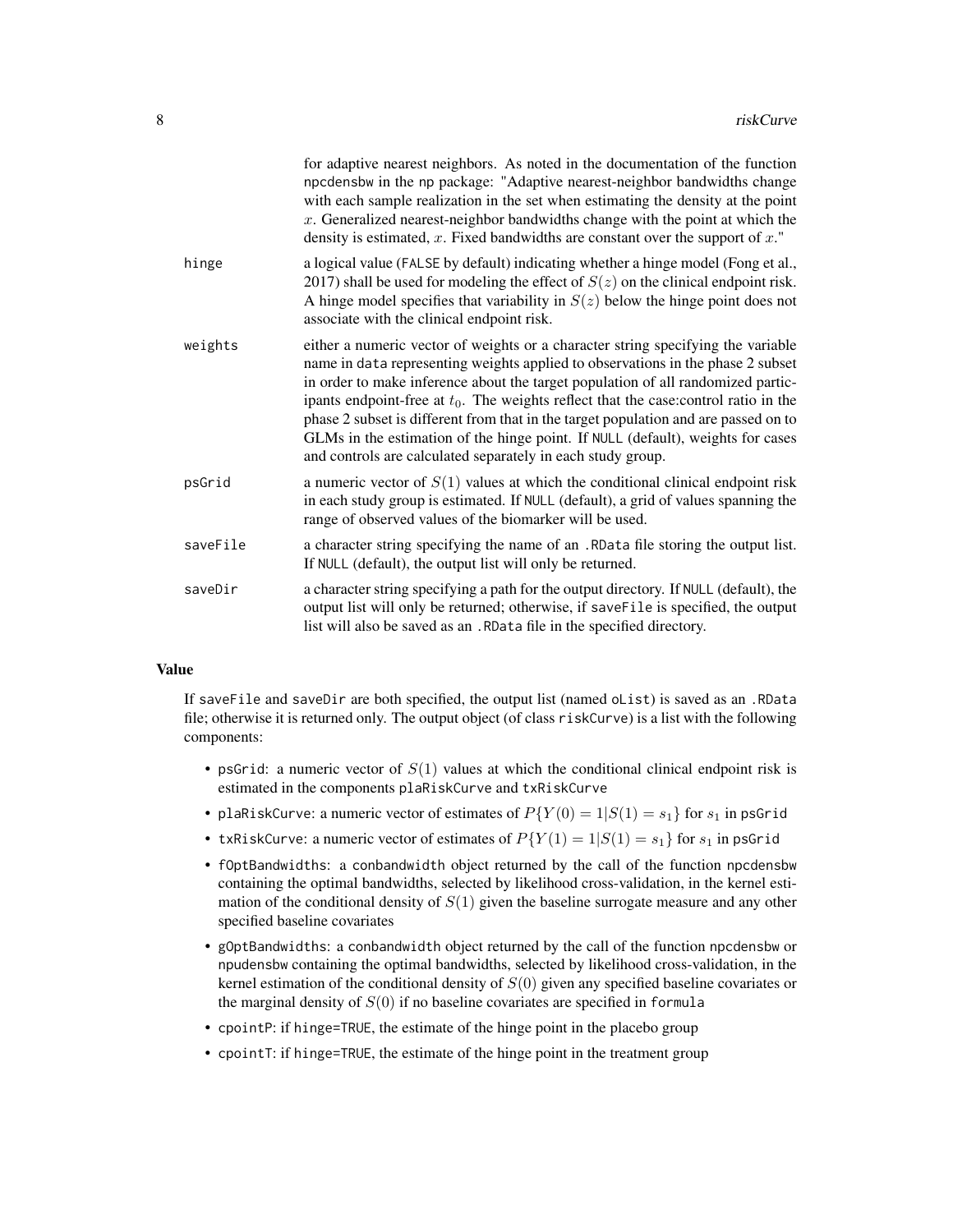#### <span id="page-8-0"></span>References

Fong, Y., Huang, Y., Gilbert, P. B., and Permar, S. R. (2017), chngpt: threshold regression model estimation and inference, *BMC Bioinformatics*, 18.

Hall, P., Racine, J., and Li, Q. (2004), Cross-validation and the estimation of conditional probability densities, *JASA* 99(468), 1015-1026.

Juraska, M., Huang, Y., and Gilbert, P. B. (2020), Inference on treatment effect modification by biomarker response in a three-phase sampling design, Biostatistics, 21(3): 545-560, [https://doi.](https://doi.org/10.1093/biostatistics/kxy074) [org/10.1093/biostatistics/kxy074](https://doi.org/10.1093/biostatistics/kxy074).

#### See Also

[bootRiskCurve](#page-1-1), [summary.riskCurve](#page-8-1) and [plotMCEPcurve](#page-4-1)

```
n <- 500
Z <- rep(0:1, each=n/2)
S <- MASS::mvrnorm(n, mu=c(2,2,3), Sigma=matrix(c(1,0.9,0.7,0.9,1,0.7,0.7,0.7,1), nrow=3))
p <- pnorm(drop(cbind(1,Z,(1-Z)*S[,2],Z*S[,3]) %*% c(-1.2,0.2,-0.02,-0.2)))
Y <- sapply(p, function(risk){ rbinom(1,1,risk) })
X \leq - rbinom(n, 1, 0.5)# delete S(1) in placebo recipients
S[Z==0, 3] <- NA
# delete S(0) in treatment recipients
S[Z==1, 2] <- NA
# generate the indicator of being sampled into the phase 2 subset
phase2 \leq rbinom(n, 1,0.4)
# delete Sb, S(0) and S(1) in controls not included in the phase 2 subset
S[Y==0 \& phase2==0, ] \leftarrow c(NA, NA, NA)# delete Sb in cases not included in the phase 2 subset
S[Y==1 & phase2==0,1] <- NA
data <- data.frame(X,Z,S[,1],ifelse(Z==0,S[,2],S[,3]),Y)
colnames(data) <- c("X","Z","Sb","S","Y")
qS <- quantile(data$S, probs=c(0.05,0.95), na.rm=TRUE)
grid <- seq(qS[1], qS[2], length.out=3)
out <- riskCurve(formula=Y ~ S + factor(X), bsm="Sb", tx="Z", data=data, psGrid=grid)
# alternatively, to save the .RData output file (no '<-' needed):
riskCurve(formula=Y ~ S + factor(X), bsm="Sb", tx="Z", data=data, saveFile="out.RData",
          saveDir="./")
```
<span id="page-8-1"></span>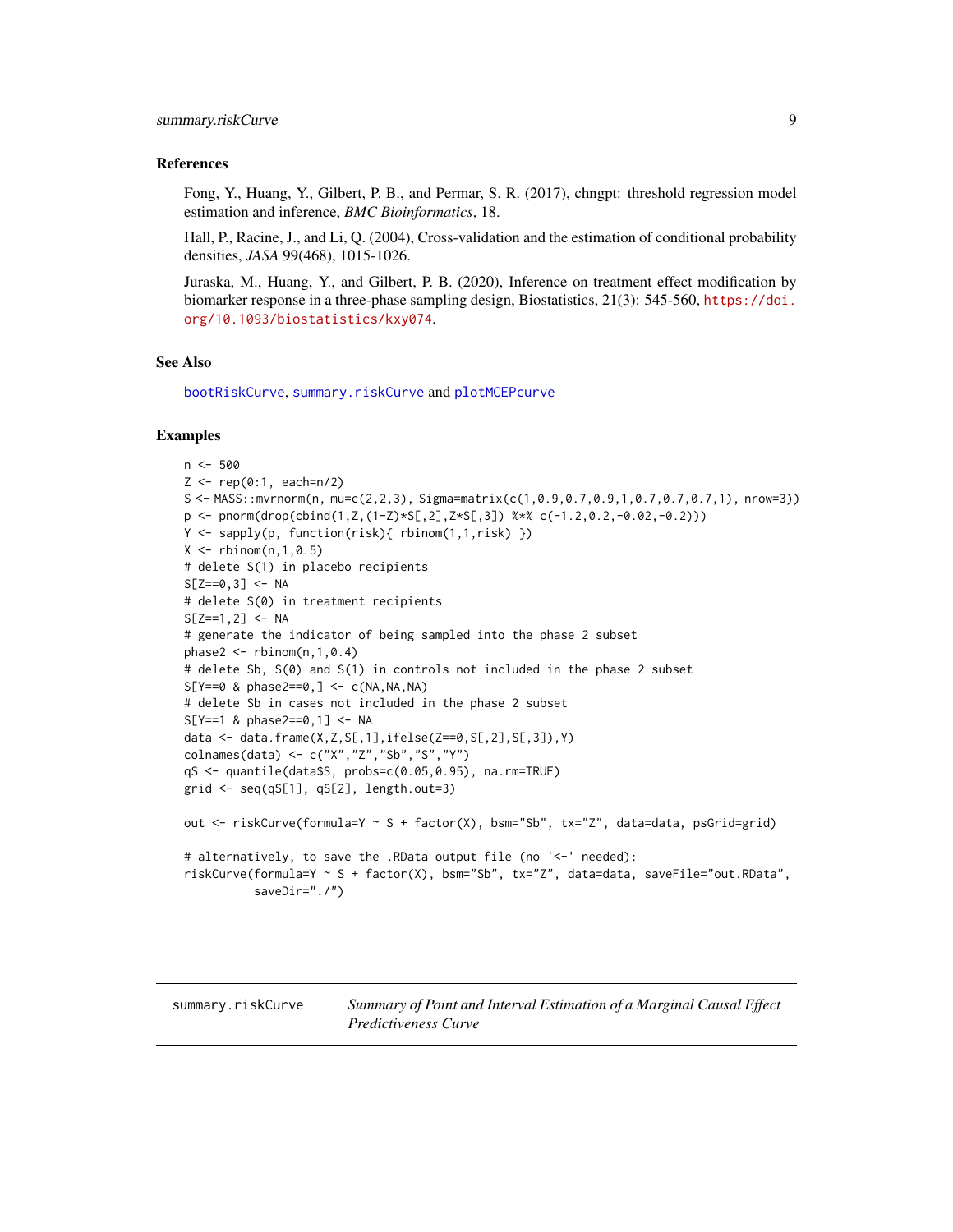#### <span id="page-9-0"></span>Description

Summarizes point estimates and pointwise and simultaneous Wald-type bootstrap confidence intervals for a specified marginal causal effect predictiveness (mCEP) curve (see, e.g., Juraska, Huang, and Gilbert (2018) for the definition).

#### Usage

```
## S3 method for class 'riskCurve'
summary(
 object,
 boot = NULL,
  contrast = c("te", "rr", "logrr", "rd"),
  confLevel = 0.95,
  ...
\mathcal{L}
```
#### **Arguments**

| object     | an object of class riskCurve, typically returned by riskCurve                                                                                                                                     |
|------------|---------------------------------------------------------------------------------------------------------------------------------------------------------------------------------------------------|
| boot       | an object returned by bootRiskCurve. If NULL (default), only point estimates<br>are reported.                                                                                                     |
| contrast   | a character string specifying the mCEP curve. It must be one of te (treatment<br>efficacy), rr (relative risk), logrr (log relative risk), and rd (risk difference<br>[placebo minus treatment]). |
| confLevel  | the confidence level of pointwise and simultaneous confidence intervals                                                                                                                           |
| $\ddots$ . | for other methods                                                                                                                                                                                 |

#### Value

A data frame containing point and possibly interval estimates of the specified mCEP curve.

#### References

Juraska, M., Huang, Y., and Gilbert, P. B. (2020), Inference on treatment effect modification by biomarker response in a three-phase sampling design, Biostatistics, 21(3): 545-560, [https://doi.](https://doi.org/10.1093/biostatistics/kxy074) [org/10.1093/biostatistics/kxy074](https://doi.org/10.1093/biostatistics/kxy074).

#### See Also

[riskCurve](#page-5-1) and [bootRiskCurve](#page-1-1)

#### Examples

```
n <- 500
```
 $Z \leq -\text{rep}(0:1, \text{ each=n/2})$ 

```
S <- MASS::mvrnorm(n, mu=c(2,2,3), Sigma=matrix(c(1,0.9,0.7,0.9,1,0.7,0.7,0.7,1), nrow=3))
```
- $p \leftarrow \text{pnorm}(drop(cbind(1, Z, (1-Z)*S[, 2], Z*S[, 3])$  %\*% c(-1.2,0.2,-0.02,-0.2)))
- Y <- sapply(p, function(risk){ rbinom(1,1,risk) })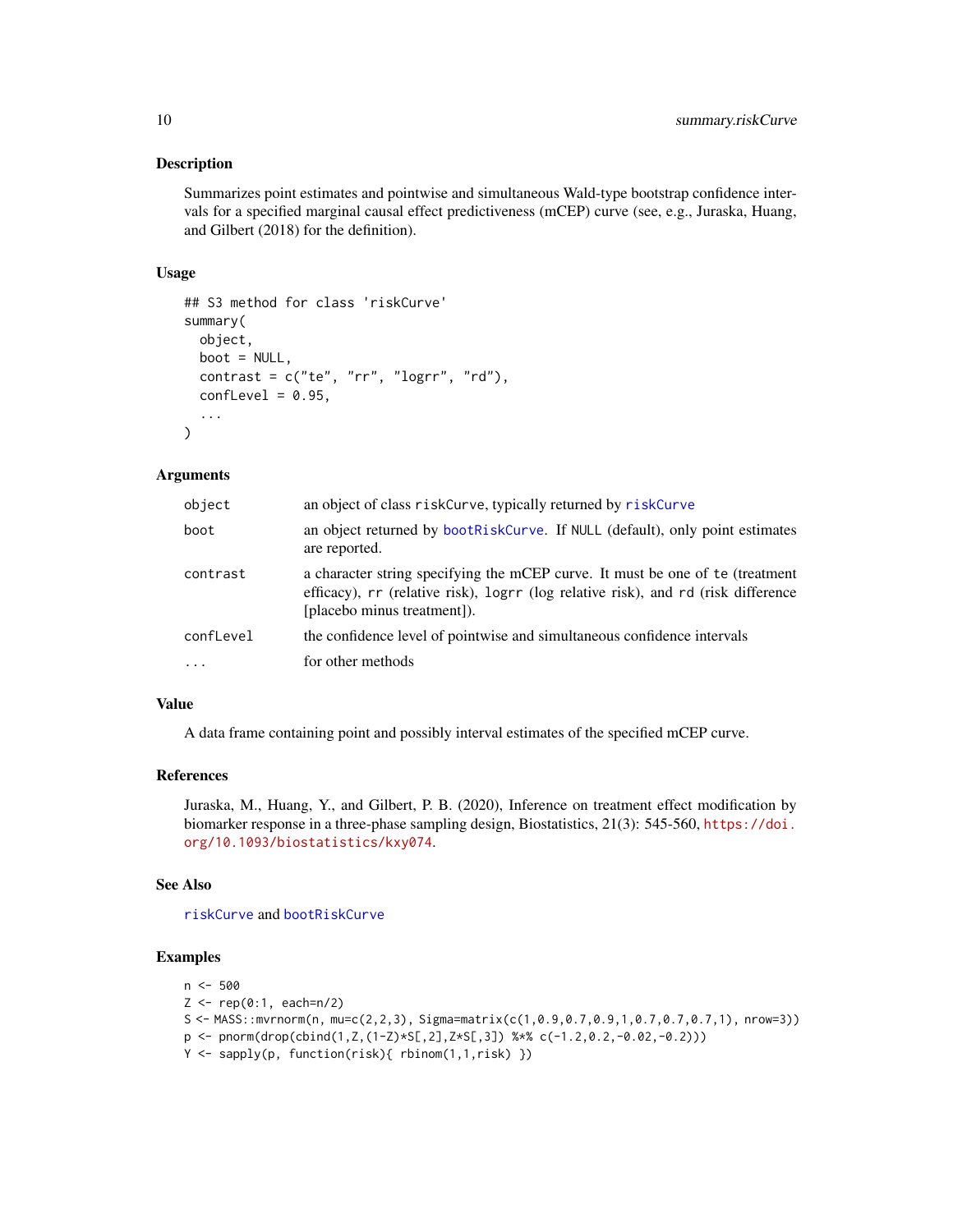#### <span id="page-10-0"></span>testConstancy 11

```
# delete S(1) in placebo recipients
S[Z==0, 3] <- NA
# delete S(0) in treatment recipients
S[Z==1, 2] <- NA
# generate the indicator of being sampled into the phase 2 subset
phase2 < -rbinom(n,1,0.4)# delete Sb, S(0) and S(1) in controls not included in the phase 2 subset
S[Y==0 \& phase2==0, ] \leftarrow c(NA, NA, NA)# delete Sb in cases not included in the phase 2 subset
S[Y==1 & phase2==0,1] <- NA
data <- data.frame(Z,S[,1],ifelse(Z==0,S[,2],S[,3]),Y)
colnames(data) <- c("Z","Sb","S","Y")
qS <- quantile(data$S, probs=c(0.05,0.95), na.rm=TRUE)
grid <- seq(qS[1], qS[2], length.out=2)
out <- riskCurve(formula=Y ~ S, bsm="Sb", tx="Z", data=data, psGrid=grid)
boot <- bootRiskCurve(formula=Y ~ S, bsm="Sb", tx="Z", data=data,
                      psGrid=grid, iter=2, seed=10)
summary(out, boot, contrast="te")
```
<span id="page-10-1"></span>testConstancy *Testing of the Null Hypotheses of a Flat and a Constant Marginal Causal Effect Predictiveness Curve*

#### **Description**

Computes a two-sided p-value either from the test of  ${H_0^1 : mCEP(s_1) = CE}$  for all  $s_1$ , where CE is the overall causal treatment effect on the clinical endpoint, or from the test of  $\{H_0^2:$  $mCEP(s_1) = c$  for all  $s_1$  in the interval limS1 and a specified constant c, each against a general alternative hypothesis. The testing procedures are described in Juraska, Huang, and Gilbert (2018) and are based on the simultaneous estimation method of Roy and Bose (1953).

#### Usage

```
testConstancy(
  object,
  boot,
  contrast = c("te", "rr", "logrr", "rd"),
  null = c("H01", "H02"),
  overallPlaRisk = NULL,
  overallTxRisk = NULL,
 MCEPconstantH02 = NULL,
  limS1 = NULL)
```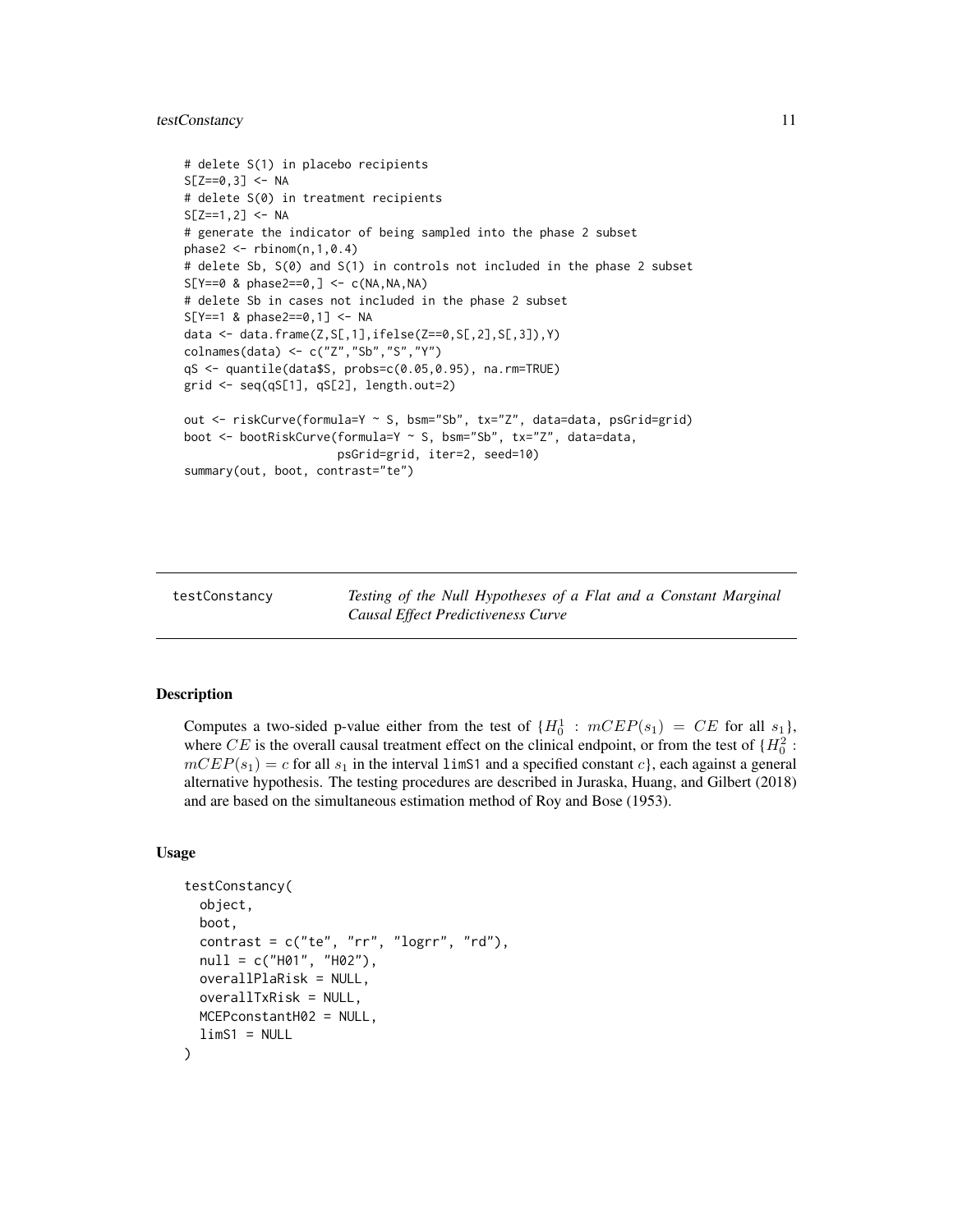#### <span id="page-11-0"></span>**Arguments**

| object            | an object returned by riskCurve                                                                                                                                                                                                      |  |
|-------------------|--------------------------------------------------------------------------------------------------------------------------------------------------------------------------------------------------------------------------------------|--|
| boot              | an object returned by bootRiskCurve                                                                                                                                                                                                  |  |
| contrast          | a character string specifying the mCEP curve. It must be one of te (treatment<br>efficacy), rr (relative risk), logrr (log relative risk), and rd (risk difference<br>[placebo minus treatment]).                                    |  |
| null              | a character string specifying the null hypothesis to be tested; one of $H01$ and $H02$<br>as introduced above                                                                                                                        |  |
|                   | overall Plantisk a numeric value of the estimated overall clinical endpoint risk in the placebo<br>group. It is required when null equals $H\varnothing$ 1.                                                                          |  |
| overallTxRisk     | a numeric value of the estimated overall clinical endpoint risk in the treatment<br>group. It is required when null equals H01.                                                                                                      |  |
| MCEPconstantH02   |                                                                                                                                                                                                                                      |  |
|                   | the constant c in the null hypothesis $H_0^2$ . It is required when null equals H02.                                                                                                                                                 |  |
| lim <sub>S1</sub> | a numeric vector of length 2 specifying an interval that is a subset of the support<br>of $S(1)$ and that is used in the evaluation of the null hypothesis $H_0^2$ . If NULL<br>(default), then $H_0^2$ is evaluated for all $s_1$ . |  |

#### Value

A numeric value representing the two-sided p-value from the test of either  $H_0^1$  or  $H_0^2$ .

#### **References**

Juraska, M., Huang, Y., and Gilbert, P. B. (2020), Inference on treatment effect modification by biomarker response in a three-phase sampling design, Biostatistics, 21(3): 545-560, [https://doi.](https://doi.org/10.1093/biostatistics/kxy074) [org/10.1093/biostatistics/kxy074](https://doi.org/10.1093/biostatistics/kxy074).

Roy, S. N. and Bose, R. C. (1953), Simultaneous condence interval estimation, *The Annals of Mathematical Statistics*, 24, 513-536.

#### See Also

[riskCurve](#page-5-1), [bootRiskCurve](#page-1-1) and [testEquality](#page-12-1)

```
n <- 500
Z <- rep(0:1, each=n/2)
S <- MASS::mvrnorm(n, mu=c(2,2,3), Sigma=matrix(c(1,0.9,0.7,0.9,1,0.7,0.7,0.7,1), nrow=3))
p <- pnorm(drop(cbind(1,Z,(1-Z)*S[,2],Z*S[,3]) %*% c(-1.2,0.2,-0.02,-0.2)))
Y <- sapply(p, function(risk){ rbinom(1,1,risk) })
X \le - rbinom(n, 1, 0.5)
# delete S(1) in placebo recipients
S[Z==0, 3] <- NA
# delete S(0) in treatment recipients
S[Z==1, 2] <- NA
# generate the indicator of being sampled into the phase 2 subset
```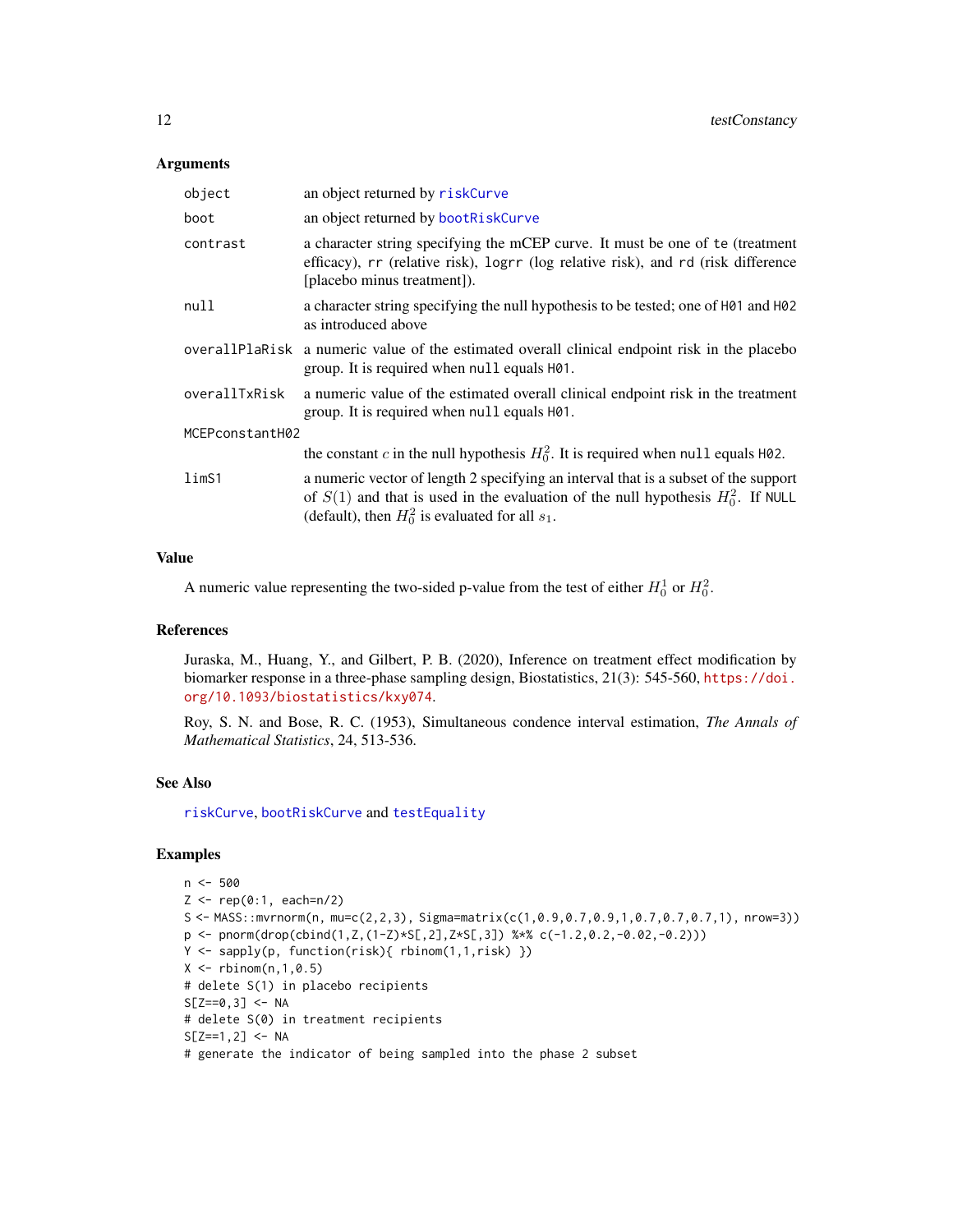#### <span id="page-12-0"></span>testEquality 13

```
phase2 < -rbinom(n,1,0.4)# delete Sb, S(0) and S(1) in controls not included in the phase 2 subset
S[Y==0 \& phase2==0, ] \leftarrow c(NA, NA, NA)# delete Sb in cases not included in the phase 2 subset
S[Y==1 & phase2==0,1] <- NA
data <- data.frame(X,Z,S[,1],ifelse(Z==0,S[,2],S[,3]),Y)
colnames(data) <- c("X","Z","Sb","S","Y")
qS <- quantile(data$S, probs=c(0.05,0.95), na.rm=TRUE)
grid \leq seq(qS[1], qS[2], length.out=3)out <- riskCurve(formula=Y ~ S + factor(X), bsm="Sb", tx="Z", data=data, psGrid=grid)
boot <- bootRiskCurve(formula=Y ~ S + factor(X), bsm="Sb", tx="Z", data=data,
                      psGrid=grid, iter=2, seed=10)
fit \leq glm(Y \sim Z, data=data, family=binomial)
prob <- predict(fit, newdata=data.frame(Z=0:1), type="response")
testConstancy(out, boot, contrast="te", null="H01", overallPlaRisk=prob[1],
              overallTxRisk=prob[2])
testConstancy(out, boot, contrast="te", null="H02", MCEPconstantH02=0, limS1=c(qS[1],1.5))
```
<span id="page-12-1"></span>testEquality *Testing of the Null Hypothesis of Equal Marginal Causal Effect Predictiveness Curves for Two Biomarkers, Endpoints, or Baseline Covariate Subgroups*

#### Description

Computes a two-sided p-value either from the test of  ${H_0^3 : mCEP_1(s_1) = mCEP_2(s_1)}$  for all  $s_1$ in limS1}, where  $mCEP_1$  and  $mCEP_2$  are each associated with either a different biomarker (measured in the same units) or a different endpoint or both, or from the test of  ${H_0^4 : mCEP(s_1|X =$  $0 = mCEP(s<sub>1</sub>|X = 1)$  for all  $s<sub>1</sub>$  in 1 imS1, where X is a baseline dichotomous phase 1 covariate of interest, each against a general alternative hypothesis. The testing procedures are described in Juraska, Huang, and Gilbert (2018) and are based on the simultaneous estimation method of Roy and Bose (1953).

#### Usage

```
testEquality(
  object1,
  object2,
 boot1,
 boot2,
  contrast = c("te", "rr", "logrr", "rd"),
  null = c("H03", "H04"),
  limS1 = NULL)
```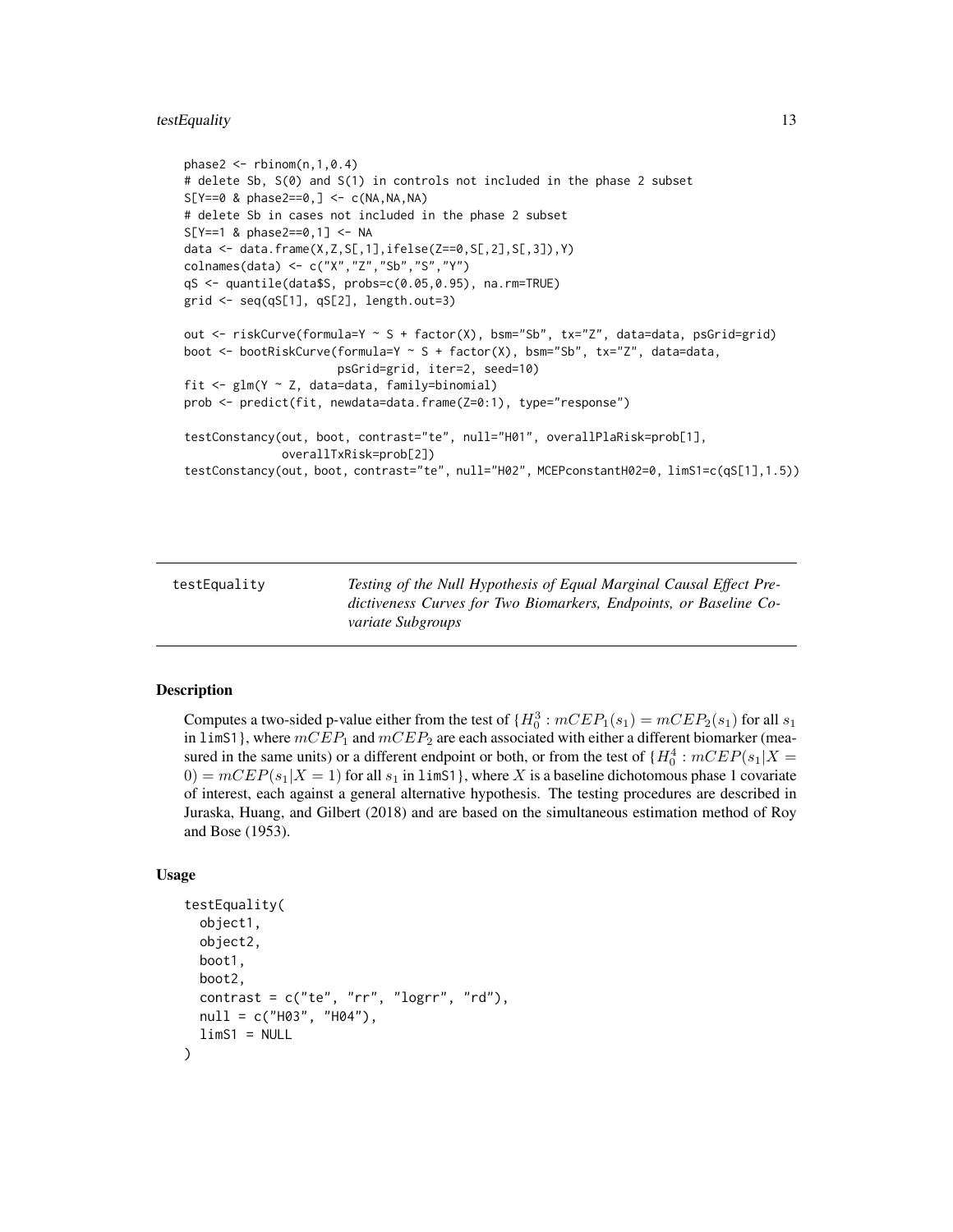#### <span id="page-13-0"></span>**Arguments**

| object1           | an object returned by riskCurve pertaining to either $mCEP_1(s_1)$ in $H_0^3$ or<br>$mCEP(s1 X = 0)$ in $H_0^4$                                                                                   |
|-------------------|---------------------------------------------------------------------------------------------------------------------------------------------------------------------------------------------------|
| object2           | an object returned by riskCurve pertaining to either $mCEP_2(s_1)$ in $H_0^3$ or<br>$mCEP(s1 X = 1)$ in $H_0^4$                                                                                   |
| boot1             | an object returned by bootRiskCurve pertaining to either $mCEP_1(s_1)$ in $H_0^3$<br>or $mCEP(s1 X = 0)$ in $H_0^4$                                                                               |
| boot2             | an object returned by bootRiskCurve pertaining to either $mCEP_2(s_1)$ in $H_0^3$<br>or $mCEP(s1 X = 1)$ in $H_0^4$                                                                               |
| contrast          | a character string specifying the mCEP curve. It must be one of te (treatment<br>efficacy), rr (relative risk), logrr (log relative risk), and rd (risk difference<br>[placebo minus treatment]). |
| null              | a character string specifying the null hypothesis to be tested; one of H03 and H04<br>as introduced above                                                                                         |
| lim <sub>S1</sub> | a numeric vector of length 2 specifying an interval that is a subset of the support<br>of $S(1)$ . If NULL (default), then the specified null hypothesis is evaluated for all<br>$s_1$ .          |

#### Value

A numeric value representing the two-sided p-value from the test of either  $H_0^3$  or  $H_0^4$ .

#### References

Juraska, M., Huang, Y., and Gilbert, P. B. (2020), Inference on treatment effect modification by biomarker response in a three-phase sampling design, Biostatistics, 21(3): 545-560, [https://doi.](https://doi.org/10.1093/biostatistics/kxy074) [org/10.1093/biostatistics/kxy074](https://doi.org/10.1093/biostatistics/kxy074).

Roy, S. N. and Bose, R. C. (1953), Simultaneous condence interval estimation, *The Annals of Mathematical Statistics*, 24, 513-536.

#### See Also

[riskCurve](#page-5-1), [bootRiskCurve](#page-1-1) and [testConstancy](#page-10-1)

```
n < -500Z \leq -\text{rep}(0:1, \text{ each=n/2})S <- MASS::mvrnorm(n, mu=c(2,2,3), Sigma=matrix(c(1,0.9,0.7,0.9,1,0.7,0.7,0.7,1), nrow=3))
p <- pnorm(drop(cbind(1,Z,(1-Z)*S[,2],Z*S[,3]) %*% c(-1.2,0.2,-0.02,-0.2)))
Y <- sapply(p, function(risk){ rbinom(1,1,risk) })
X \leftarrow \text{rbinom}(n, 1, 0.5)# delete S(1) in placebo recipients
S[Z==0, 3] <- NA
# delete S(0) in treatment recipients
S[Z==1, 2] <- NA
# generate the indicator of being sampled into the phase 2 subset
phase2 \leq rbinom(n, 1,0.4)
```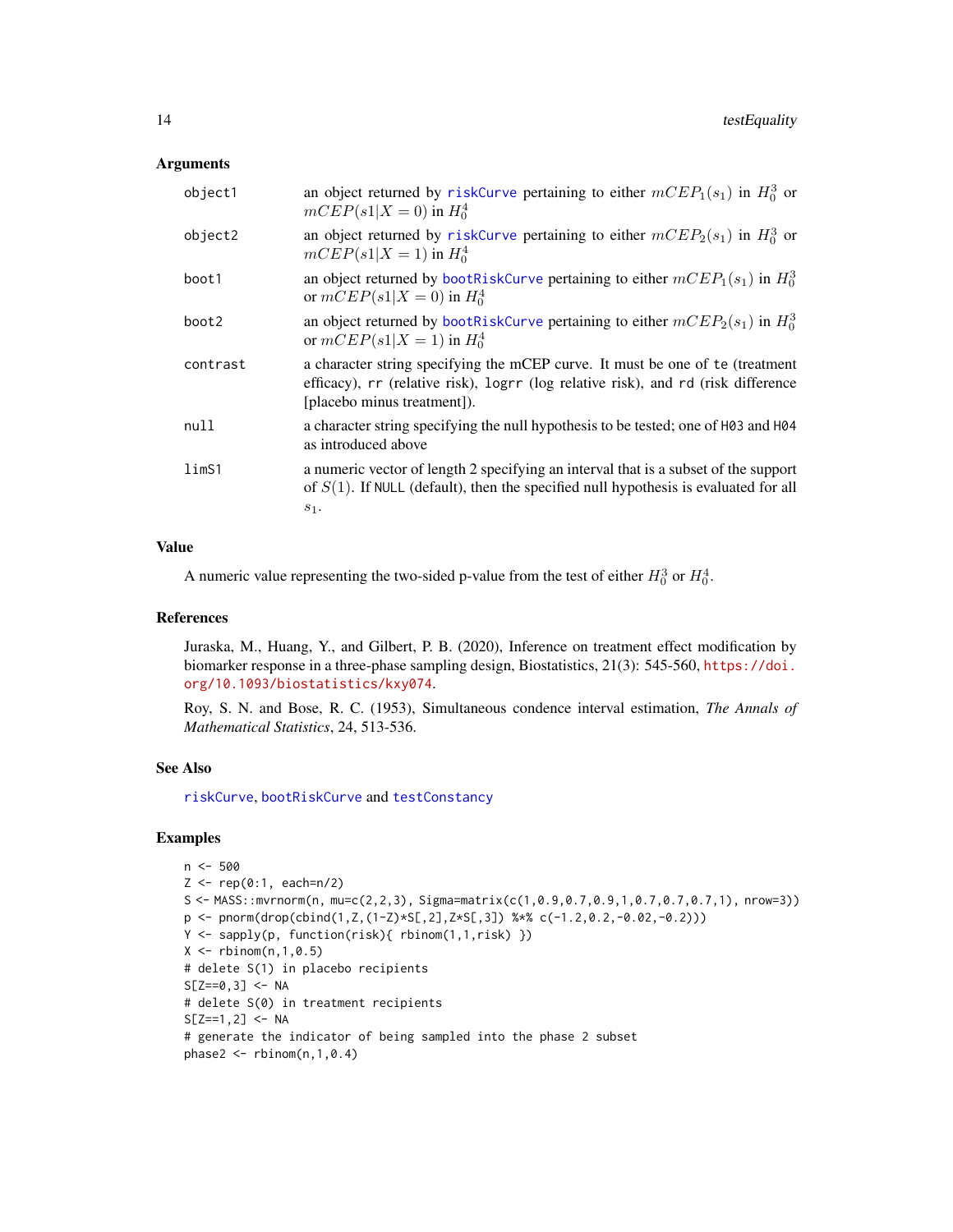#### testEquality 15

```
# delete Sb, S(0) and S(1) in controls not included in the phase 2 subset
S[Y==0 \& phase2==0, ] \leftarrow c(NA, NA, NA)# delete Sb in cases not included in the phase 2 subset
S[Y==1 & phase2==0,1] <- NA
data <- data.frame(X,Z,S[,1],ifelse(Z==0,S[,2],S[,3]),Y)
colnames(data) <- c("X","Z","Sb","S","Y")
qS <- quantile(data$S, probs=c(0.05,0.95), na.rm=TRUE)
grid <- seq(qS[1], qS[2], length.out=3)
out0 <- riskCurve(formula=Y ~ S, bsm="Sb", tx="Z", data=data[data$X==0,], psGrid=grid)
out1 <- riskCurve(formula=Y ~ S, bsm="Sb", tx="Z", data=data[data$X==1,], psGrid=grid)
boot0 <- bootRiskCurve(formula=Y ~ S, bsm="Sb", tx="Z", data=data[data$X==0,],
                       psGrid=grid, iter=2, seed=10)
boot1 <- bootRiskCurve(formula=Y ~ S, bsm="Sb", tx="Z", data=data[data$X==1,],
                       psGrid=grid, iter=2, seed=15)
```

```
testEquality(out0, out1, boot0, boot1, contrast="te", null="H04")
```